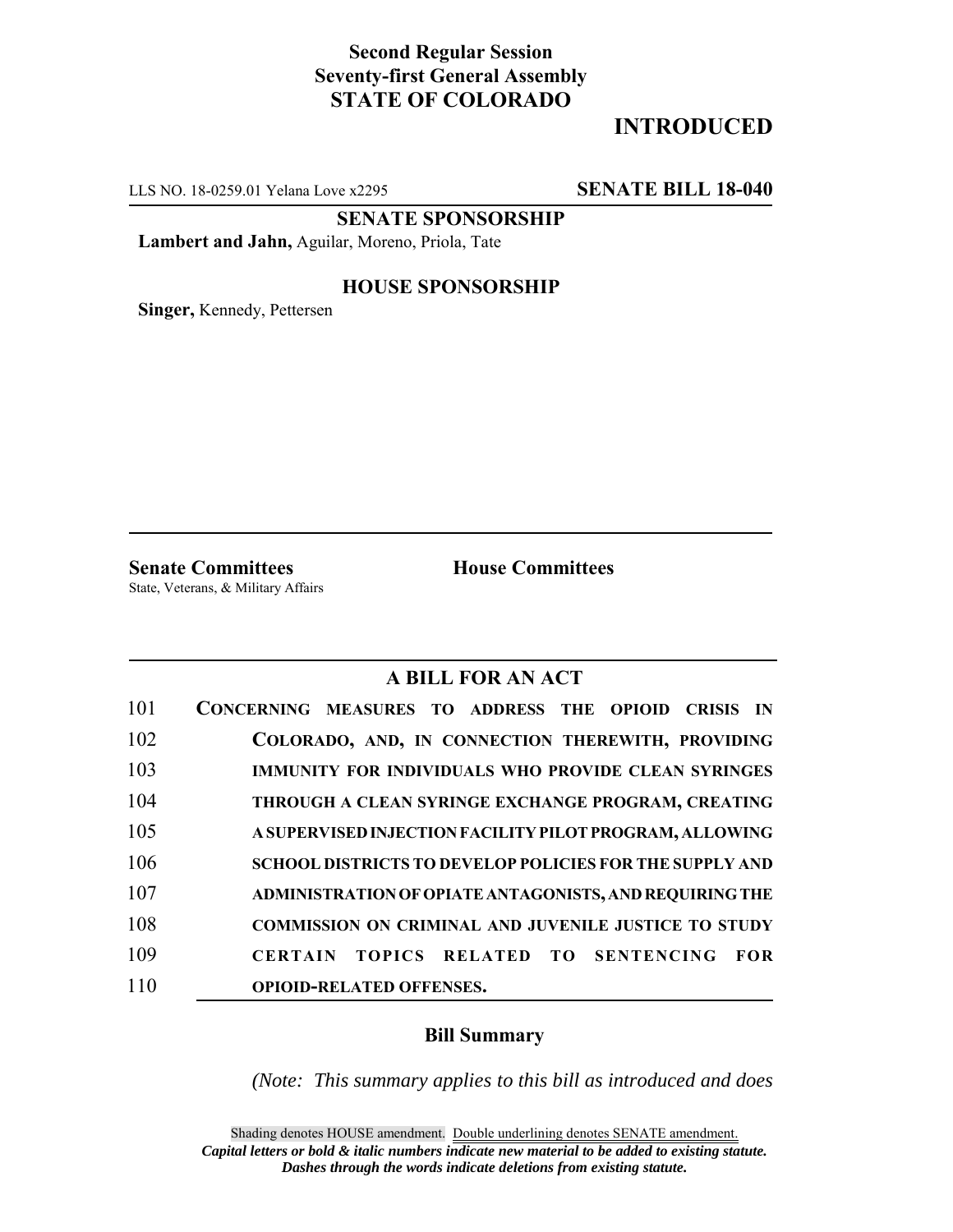*not reflect any amendments that may be subsequently adopted. If this bill passes third reading in the house of introduction, a bill summary that applies to the reengrossed version of this bill will be available at http://leg.colorado.gov/.)*

**Opioid and Other Substance Use Disorders Interim Study Committee.** The bill:

- Specifies that hospitals may be used as clean syringe exchange sites (**section 1**);
- ! Provides civil immunity for participants of a clean syringe exchange program (**section 1**);
- ! Creates a supervised injection facility pilot program in the city and county of Denver and provides civil and criminal immunity for the approved supervised injection facility (**sections 2 through 4**);
- ! Allows school districts and nonpublic schools to develop a policy by which schools are allowed to obtain a supply of opiate antagonists and school employees are trained to administer opiate antagonists to individuals at risk of experiencing a drug overdose (**sections 5 through 11**); and
- ! Requires the commission on criminal and juvenile justice to study certain topics related to sentencing for opioid-related offenses (**section 12**).

1 *Be it enacted by the General Assembly of the State of Colorado:*

- 2 **SECTION 1.** In Colorado Revised Statutes, 25-1-520, **add** (2.5)
- 3 and (7) as follows:
- 4 **25-1-520. Clean syringe exchange programs approval -** 5 **reporting requirements.** (2.5) A PROGRAM DEVELOPED PURSUANT TO 6 THIS SECTION MAY BE OPERATED IN A HOSPITAL LICENSED OR CERTIFIED 7 BY THE STATE DEPARTMENT PURSUANT TO SECTION 25-1.5-103 (1)(a). 8 (7) AN INDIVIDUAL WHO PROVIDES A CLEAN SYRINGE IN 9 ACCORDANCE WITH A CLEAN SYRINGE EXCHANGE PROGRAM ESTABLISHED 10 UNDER THIS SECTION IS NOT LIABLE FOR ANY CIVIL DAMAGES RESULTING 11 FROM THE ACT. 12 **SECTION 2.** In Colorado Revised Statutes, **add** 25-1-521 as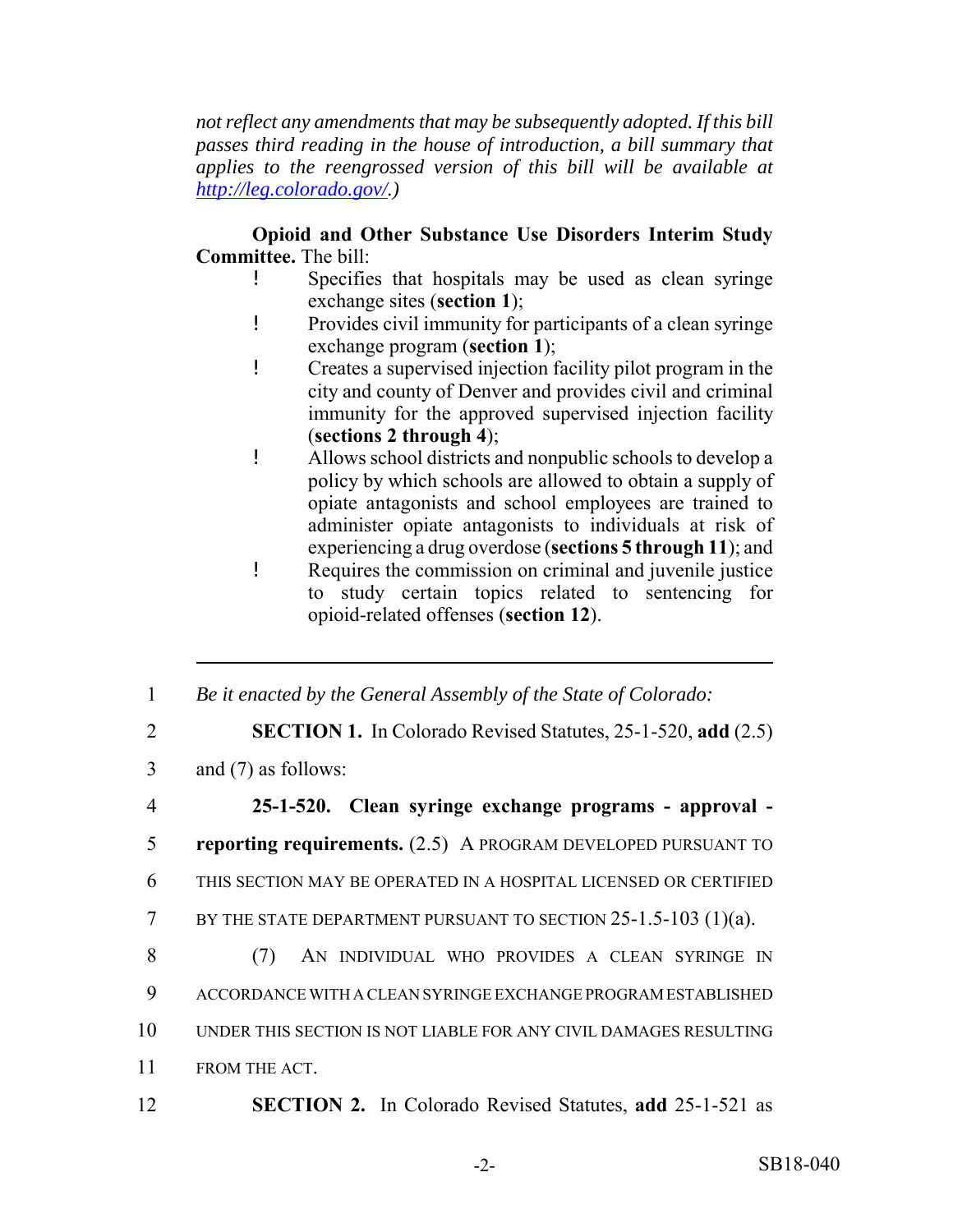follows:

 **25-1-521. Supervised injection facility pilot program - approval - immunity - reporting requirements - definitions - repeal.** (1) THERE IS HEREBY ESTABLISHED A SUPERVISED INJECTION FACILITY PILOT PROGRAM TO ALLOW A PROCESS FOR APPROVING AND ESTABLISHING A SUPERVISED INJECTION FACILITY IN THE CITY AND COUNTY OF DENVER. THE DENVER PUBLIC HEALTH AGENCY MAY SEEK APPROVAL FROM THE DENVER BOARD OF HEALTH, IN ACCORDANCE WITH THE PROCESS SPECIFIED IN SUBSECTION (2) OF THIS SECTION, TO OPERATE A SUPERVISED INJECTION FACILITY AS A PART OF AN APPROVED CLEAN SYRINGE EXCHANGE PROGRAM ESTABLISHED AND OPERATING PURSUANT TO SECTION 25-1-520.THE DENVER PUBLIC HEALTH AGENCY MAY CONTRACT WITH A NONPROFIT ORGANIZATION OPERATING ITS CLEAN SYRINGE EXCHANGE PROGRAM TO OPERATE AN APPROVED SYRINGE INJECTION FACILITY.

 (2) PRIOR TO APPROVING OR DISAPPROVING A SUPERVISED INJECTION FACILITY, THE BOARD SHALL CONSULT WITH THE DENVER PUBLIC HEALTH AGENCY AND INTERESTED STAKEHOLDERS CONCERNING THE ESTABLISHMENT OF THE FACILITY.INTERESTED STAKEHOLDERS MUST INCLUDE LOCAL LAW ENFORCEMENT AGENCIES, DISTRICT ATTORNEYS, SUBSTANCE USE DISORDER TREATMENT PROVIDERS, PERSONS WITH A SUBSTANCE USE DISORDER IN REMISSION, NONPROFIT ORGANIZATIONS, HEPATITIS C AND HIV ADVOCACY ORGANIZATIONS, AND MEMBERS OF THE COMMUNITY.

 (3) THE BOARD MAY APPROVE OR DISAPPROVE THE PROPOSED SUPERVISED INJECTION FACILITY BASED ON THE RESULTS OF THE MEETINGS 27 HELD PURSUANT TO SUBSECTION (2) OF THIS SECTION; EXCEPT THAT THE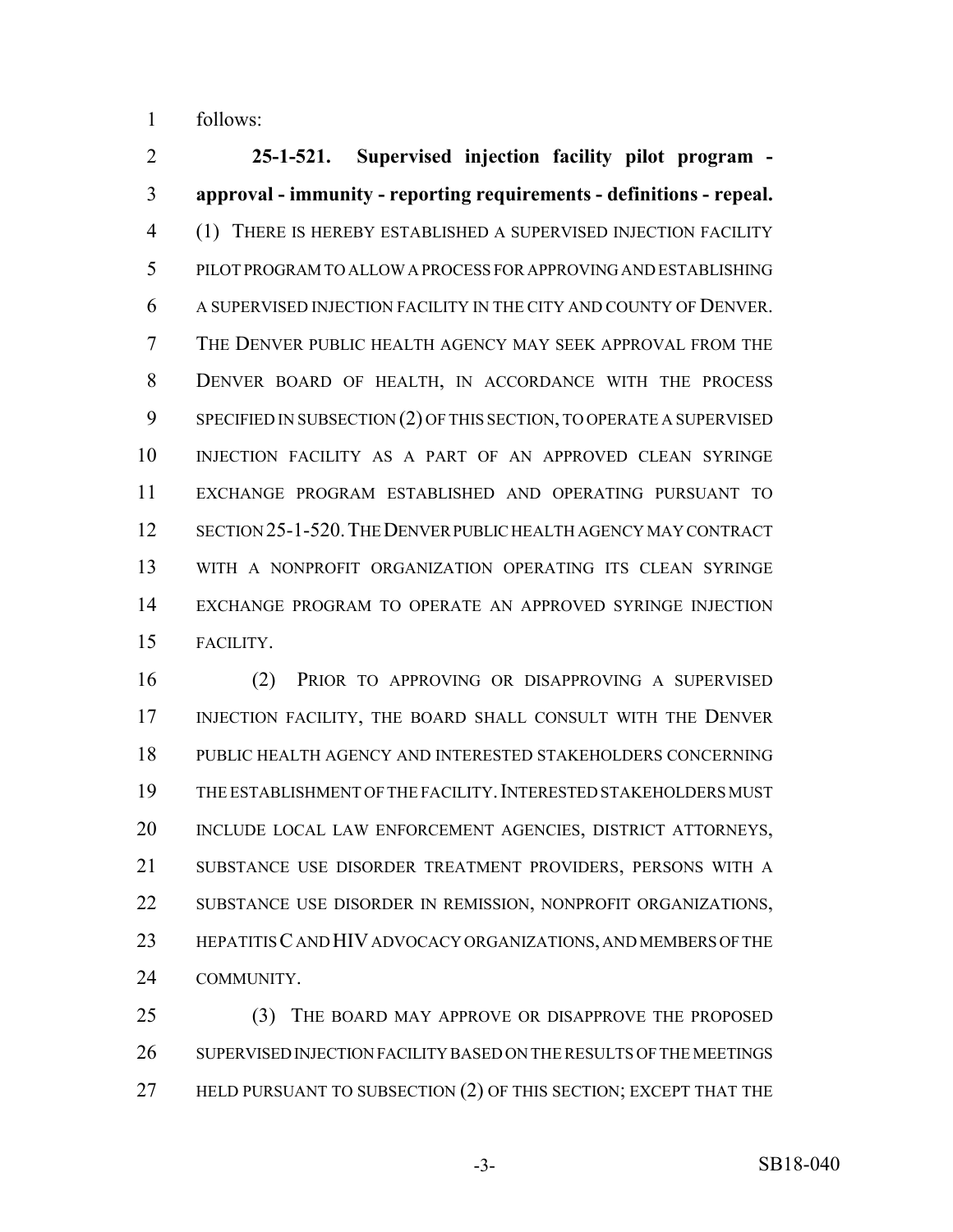BOARD MAY APPROVE, AND THE DENVER PUBLIC HEALTH AGENCY MAY OPERATE, ONLY ONE SUPERVISED INJECTION FACILITY WITHIN THE CITY AND COUNTY OF DENVER DURING THE PILOT PROGRAM.

 (4) **Immunity.** (a) NOTWITHSTANDING ANY OTHER LAW, A PERSON PARTICIPATING AS AN EMPLOYEE, VOLUNTEER, OR PARTICIPANT IN AN APPROVED SUPERVISED INJECTION FACILITY IS NOT LIABLE FOR ANY CIVIL DAMAGES OR CRIMINAL PENALTIES RESULTING FROM PARTICIPATION. (b) A SUPERVISED INJECTION FACILITY OPERATING PURSUANT TO THIS SECTION DOES NOT CONSTITUTE A PUBLIC NUISANCE FOR PURPOSES OF SECTIONS 16-13-303 TO 16-13-306.

 (5) NO LATER THAN OCTOBER 1, 2021, THE DENVER PUBLIC HEALTH AGENCY OR NONPROFIT ORGANIZATION THAT OPERATES A SUPERVISED INJECTION FACILITY PURSUANT TO THIS SECTION SHALL PROVIDE A REPORT TO THE HOUSE OF REPRESENTATIVES COMMITTEE ON HEALTH, INSURANCE, AND ENVIRONMENT AND THE SENATE COMMITTEE ON HEALTH AND HUMAN SERVICES, OR THEIR SUCCESSOR COMMITTEES, THAT INCLUDES:

(a) THE NUMBER OF PROGRAM PARTICIPANTS;

 (b) AGGREGATE INFORMATION REGARDING THE CHARACTERISTICS OF PROGRAM PARTICIPANTS;

21 (c) THE NUMBER OF SYRINGES DISTRIBUTED FOR USE ON SITE;

- 22 (d) THE NUMBER OF OVERDOSES EXPERIENCED AND REVERSED ON SITE; AND
- (e) THE NUMBER OF INDIVIDUALS DIRECTLY AND FORMALLY REFERRED TO OTHER SERVICES AND THE TYPE OF SERVICE.
- **(6)** IF THE BOARD APPROVES A SUPERVISED INJECTION FACILITY THAT IS OPERATED THROUGH A CONTRACT WITH A NONPROFIT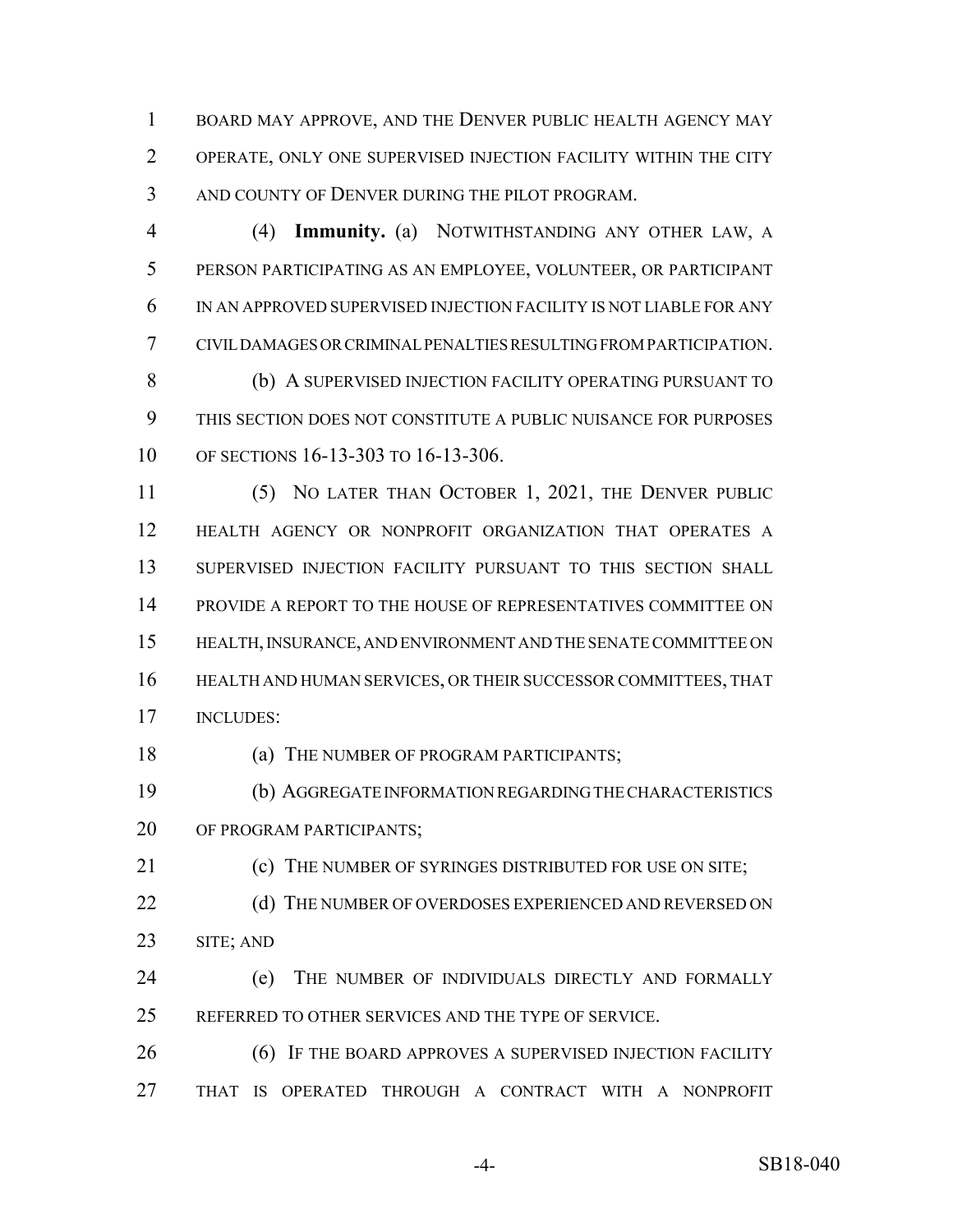ORGANIZATION, THE CONTRACT SHALL BE SUBJECT TO ANNUAL REVIEW 2 AND SHALL BE RENEWED ONLY IF THE BOARD APPROVES THE CONTRACT AFTER CONSULTATION WITH THE DENVER PUBLIC HEALTH AGENCY AND INTERESTED STAKEHOLDERS AS DESCRIBED IN SUBSECTION (2) OF THIS SECTION.

 (7) A SUPERVISED INJECTION FACILITY OPERATED PURSUANT TO THIS SECTION MUST MAINTAIN COMPLIANCE WITH SECTION 25-1-520 (2). 8 (8) AS USED IN THIS SECTION:

 (a) "BOARD" OR "DENVER BOARD OF HEALTH" MEANS THE BOARD 10 OF HEALTH FOR THE CITY AND COUNTY OF DENVER.

 (b) "DENVER PUBLIC HEALTH AGENCY" MEANS THE PUBLIC HEALTH 12 AGENCY FOR THE CITY AND COUNTY OF DENVER.

(c) "SUPERVISED INJECTION FACILITY" MEANS A FACILITY:

 (I) DESIGNED TO PROVIDE A SPACE FOR PEOPLE TO INJECT PREVIOUSLY OBTAINED DRUGS UNDER THE SUPERVISION OF HEALTH CARE PROFESSIONALS OR OTHER TRAINED STAFF; AND

 (II) THAT MAY PROVIDE OTHER RELATED SERVICES INCLUDING SYRINGE ACCESS, OVERDOSE PREVENTION, AND REFERRALS TO SUBSTANCE USE DISORDER TREATMENT AND OTHER SERVICES.

(9) THIS SECTION IS REPEALED, EFFECTIVE SEPTEMBER 1, 2022.

 **SECTION 3.** In Colorado Revised Statutes, 25-1-508, **add** (5)(m) as follows:

 **25-1-508. County or district boards of public health - public health directors - repeal.** (5) In addition to all other powers and duties conferred and imposed upon a county board of health or a district board of health by the provisions of this subpart 3, a county board of health or a district board of health shall have and exercise the following specific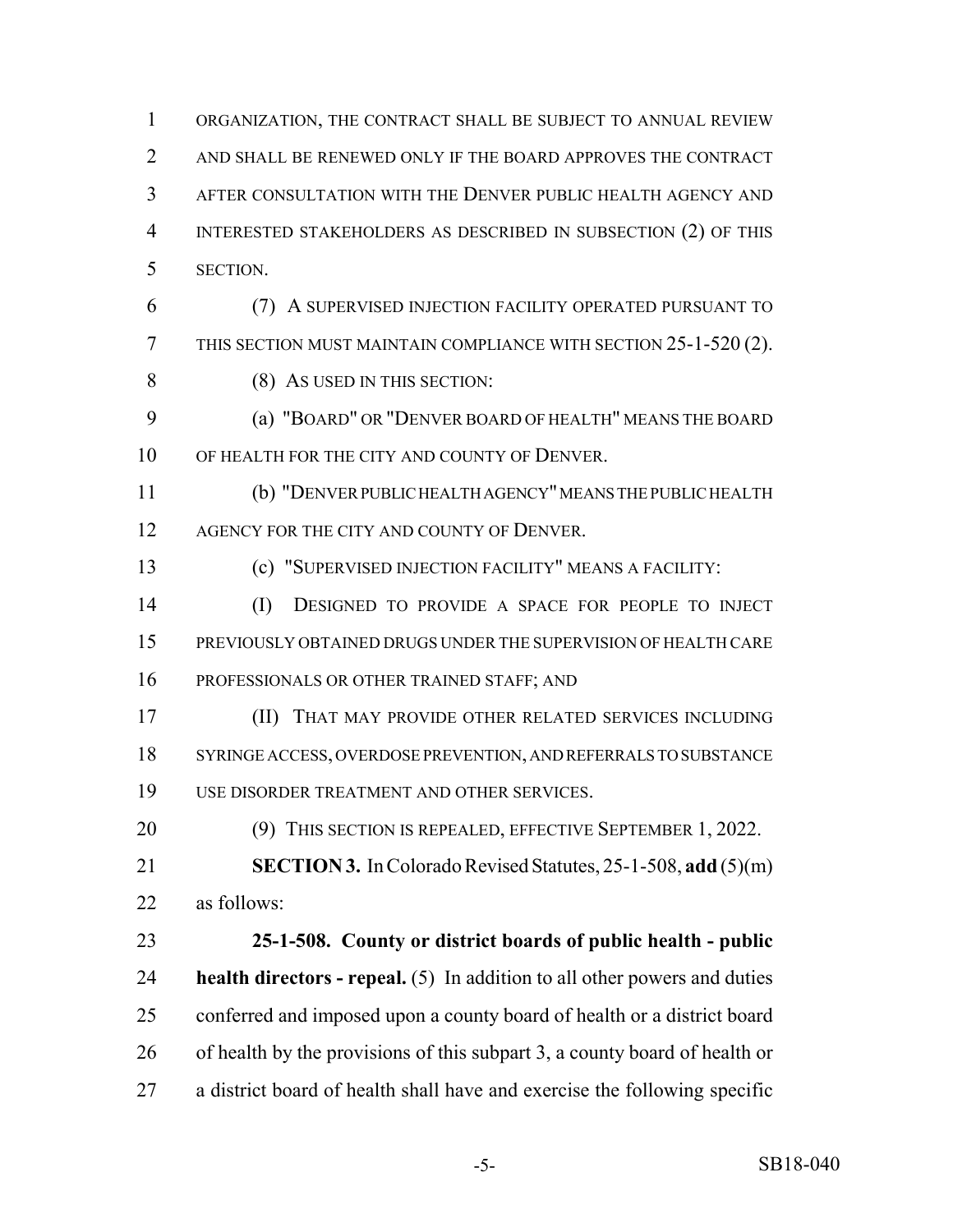powers and duties:

 (m) (I) TO APPROVE, AS PROVIDED FOR IN SECTION 25-1-521, A SUPERVISED INJECTION FACILITY PROPOSED BY AN AGENCY. A COUNTY BOARD OF HEALTH OR DISTRICT BOARD OF HEALTH IS NOT REQUIRED TO APPROVE A PROPOSED PROGRAM. (II) THIS SUBSECTION (5)(m) IS REPEALED, EFFECTIVE SEPTEMBER 1, 2022. **SECTION 4.** In Colorado Revised Statutes, **amend** 18-18-430.5 as follows: **18-18-430.5. Drug paraphernalia - exemption - repeal.** (1) A person shall be exempt from the provisions of sections 18-18-425 to 18-18-430 if he or she is participating as an employee, volunteer, or participant in: (a) An approved syringe exchange program created pursuant to 15 section 25-1-520; C.R.S. OR (b) (I) A SUPERVISED INJECTION FACILITY CREATED PURSUANT TO SECTION 25-1-521. (II) THIS SUBSECTION (1)(b) IS REPEALED, EFFECTIVE SEPTEMBER 1, 2022. **SECTION 5.** In Colorado Revised Statutes, 12-36-117.7, **amend** 21 (1) introductory portion,  $(1)(c)$ ,  $(1)(d)$ , and  $(3)(c)$ ; and **add**  $(1)(e)$  and  $(6)(f.5)$  as follows: **12-36-117.7. Prescribing opiate antagonists - definitions.** (1) A 24 physician or physician assistant licensed pursuant to this article ARTICLE 25 36 may prescribe or dispense, directly or in accordance with standing orders and protocols, an opiate antagonist to: (c) An employee or volunteer of a harm reduction organization;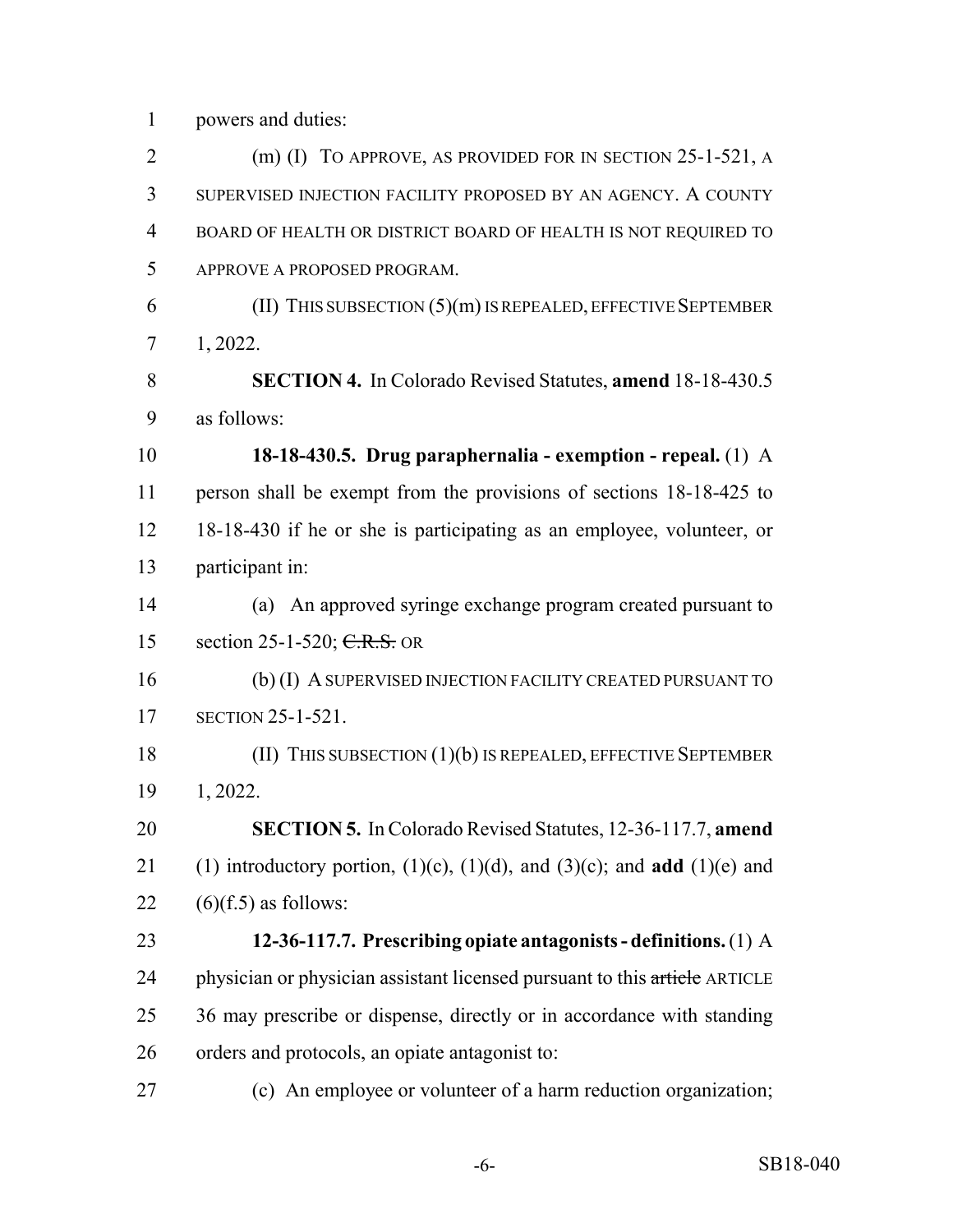or

(d) A first responder; OR

(e) AN EMPLOYEE OR AGENT OF A SCHOOL.

 (3) A licensed physician or physician assistant does not engage in unprofessional conduct pursuant to section 12-36-117 if the physician or physician assistant issues standing orders and protocols regarding opiate antagonists or prescribes or dispenses an opiate antagonist in a good-faith effort to assist:

9 (c) A first responder, or an employee or volunteer of a harm reduction organization, OR AN EMPLOYEE OR AGENT OF A SCHOOL in responding to, treating, or otherwise assisting an individual who is experiencing or is at risk of experiencing an opiate-related drug overdose event or a friend, family member, or other person in a position to assist an at-risk individual.

(6) As used in this section:

 (f.5) "SCHOOL" MEANS AN ELEMENTARY OR SECONDARY PUBLIC OR NONPUBLIC SCHOOL WHOSE GOVERNING AUTHORITY HAS ADOPTED AND 18 IMPLEMENTED A POLICY PURSUANT TO SECTION 22-1-119.1.

 **SECTION 6.** In Colorado Revised Statutes, 12-38-125.5, **amend** 20 (1)(c), (1)(d), and (3)(c); and **add** (1)(e) and (6)(f.5) as follows:

 **12-38-125.5. Prescribing opiate antagonists - definitions.** 22 (1) An advanced practice nurse with prescriptive authority pursuant to section 12-38-111.6 may prescribe or dispense, directly or in accordance with standing orders and protocols, an opiate antagonist to:

 (c) An employee or volunteer of a harm reduction organization; or

(d) A first responder; OR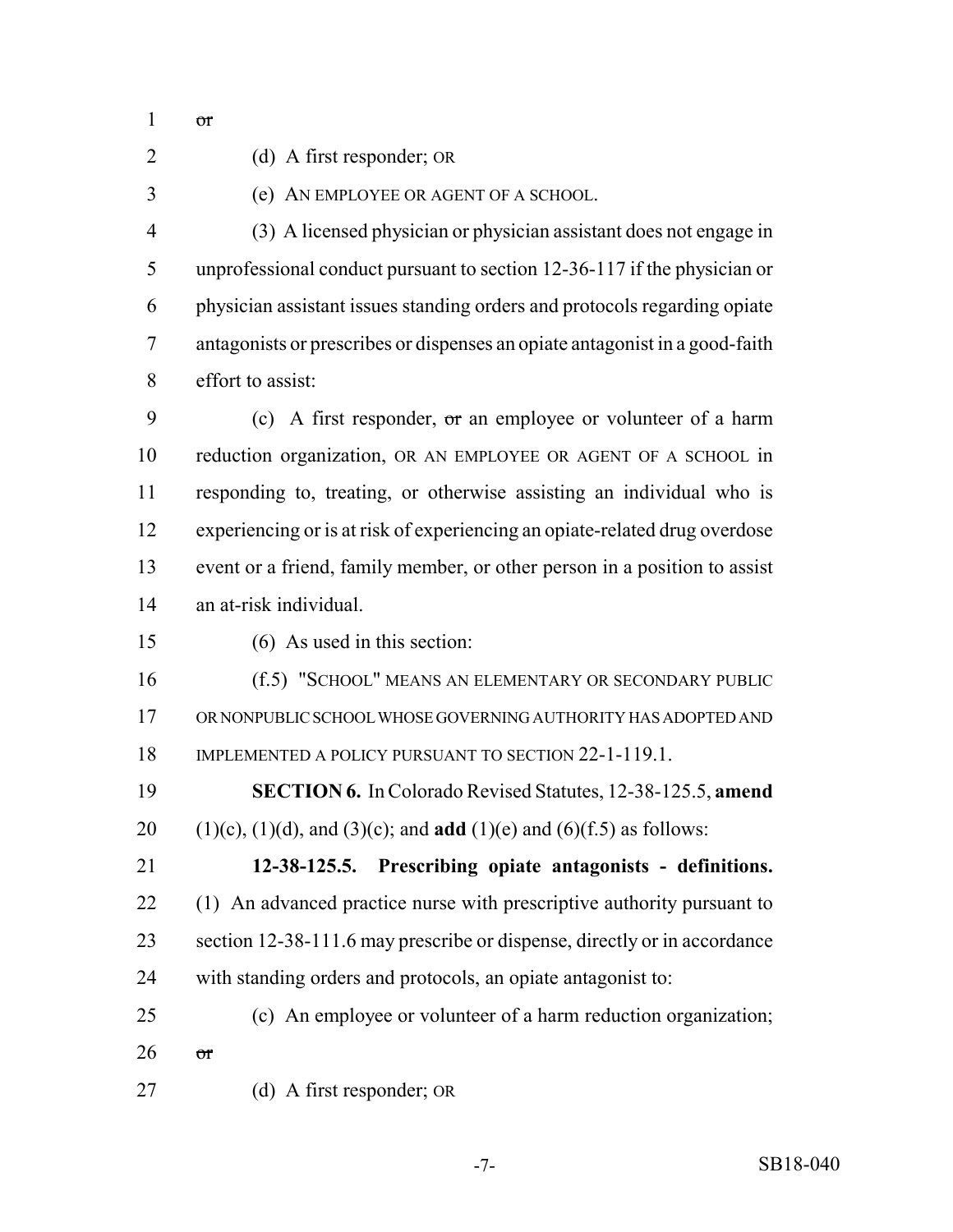#### (e) AN EMPLOYEE OR AGENT OF A SCHOOL.

 (3) An advanced practice nurse with prescriptive authority does not engage in conduct that is grounds for discipline pursuant to section 12-38-117 if the advanced practice nurse issues standing orders and protocols regarding opiate antagonists or prescribes or dispenses an opiate antagonist in a good-faith effort to assist:

 (c) A first responder, or an employee or volunteer of a harm reduction organization, OR AN EMPLOYEE OR AGENT OF A SCHOOL in responding to, treating, or otherwise assisting an individual who is experiencing or is at risk of experiencing an opiate-related drug overdose event or a friend, family member, or other person in a position to assist an at-risk individual.

(6) As used in this section:

 (f.5) "SCHOOL" MEANS AN ELEMENTARY OR SECONDARY PUBLIC OR NONPUBLIC SCHOOL WHOSE GOVERNING AUTHORITY HAS ADOPTED AND IMPLEMENTED A POLICY PURSUANT TO SECTION 22-1-119.1.

 **SECTION 7.** In Colorado Revised Statutes, 12-42.5-105, **amend** (2) as follows:

 **12-42.5-105. Rules.** (2) On or before January 1, 2016 2019, the board shall adopt or amend rules as necessary to permit the dispensing of an opiate antagonist in accordance with section 12-42.5-120 (3).

 **SECTION 8.** In Colorado Revised Statutes, 12-42.5-120, **amend** 23 (3)(a)(III), (3)(a)(IV), (3)(c)(I)(C), (3)(d)(I) introductory portion, and 24 (3)(d)(III); and **add** (3)(a)(V) and (3)(e)(VI.5) as follows:

 **12-42.5-120. Prescription required - exception - dispensing opiate antagonists - definitions.** (3) (a) A pharmacist may dispense, pursuant to an order or standing orders and protocols, an opiate antagonist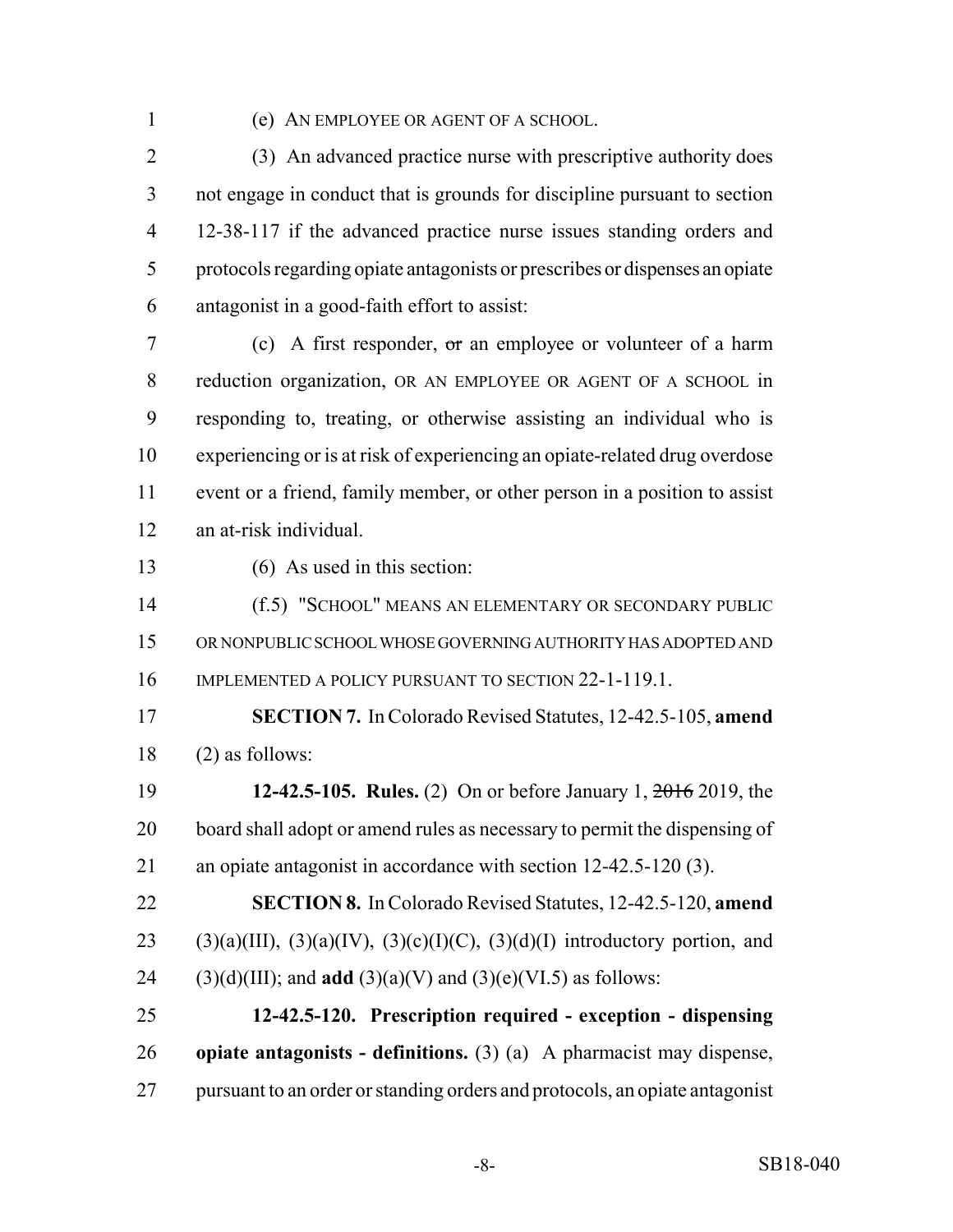- to:
- (III) An employee or volunteer of a harm reduction organization;
- $3 \sigma$

(IV) A first responder; OR

(V) AN EMPLOYEE OR AGENT OF A SCHOOL.

 (c) (I) A pharmacist does not engage in unprofessional conduct pursuant to section 12-42.5-123 if the pharmacist dispenses, pursuant to an order or standing orders and protocols, an opiate antagonist in a good-faith effort to assist:

 $(C)$  A first responder, or an employee or volunteer of a harm reduction organization, OR AN EMPLOYEE OR AGENT OF A SCHOOL in responding to, treating, or otherwise assisting an individual who is experiencing or is at risk of experiencing an opiate-related drug overdose event or a friend, family member, or other person in a position to assist an at-risk individual.

16 (d) (I) A first responder, or an employee or volunteer of a harm 17 reduction organization, OR AN EMPLOYEE OR AGENT OF A SCHOOL may, pursuant to an order or standing orders and protocols:

19 (III) A first responder, or an employee or volunteer of a harm reduction organization, OR AN EMPLOYEE OR AGENT OF A SCHOOL acting 21 in accordance with this paragraph  $(d)$  SUBSECTION  $(3)(d)$  is not subject to civil liability or criminal prosecution, as specified in sections 13-21-108.7 23 (3) and 18-1-712 (2),  $C.R.S.,$  respectively.

(e) As used in this section:

 (VI.5) "SCHOOL" MEANS AN ELEMENTARY OR SECONDARY PUBLIC OR NONPUBLIC SCHOOL WHOSE GOVERNING AUTHORITY HAS ADOPTED AND 27 IMPLEMENTED A POLICY PURSUANT TO SECTION 22-1-119.1.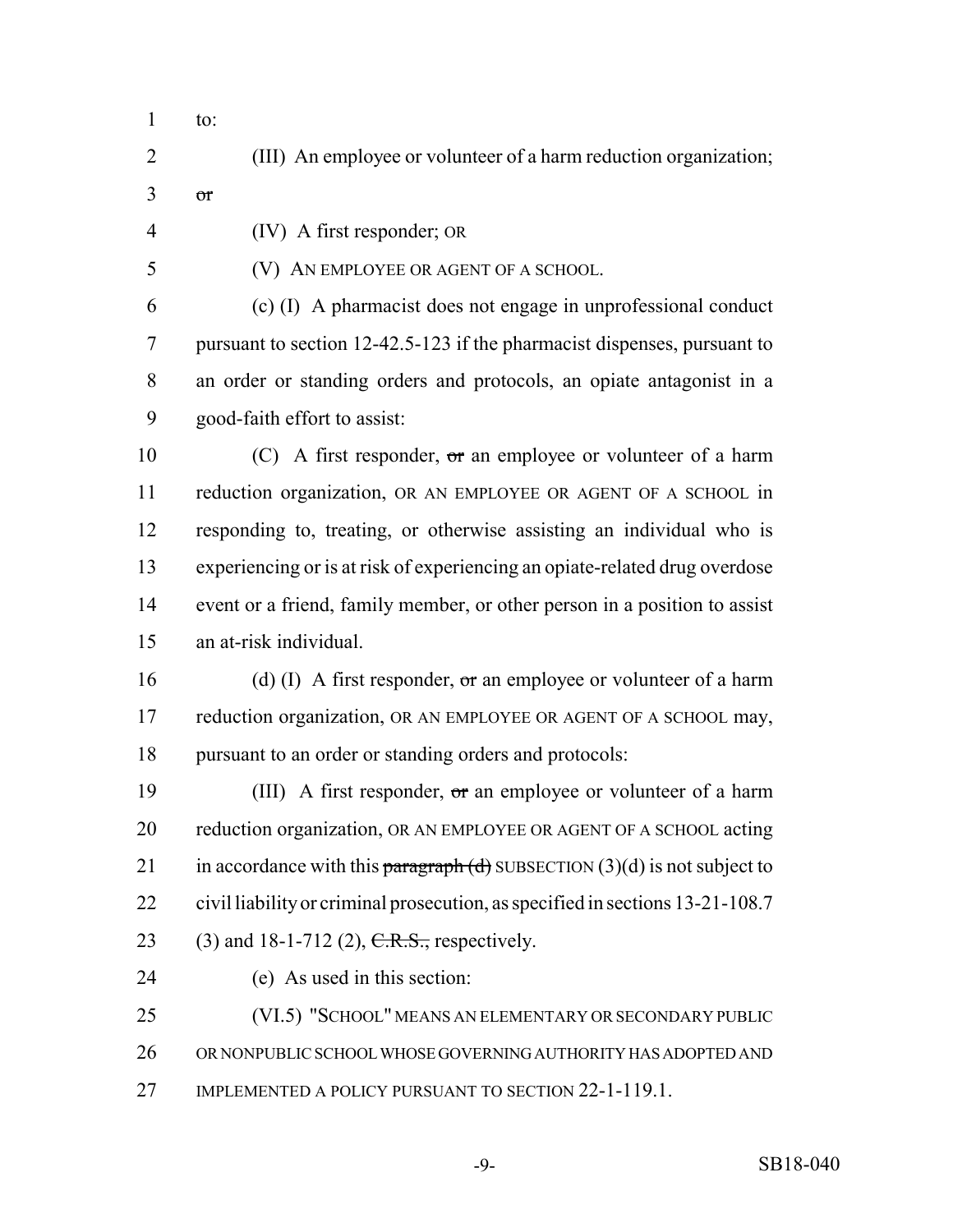**SECTION 9.** In Colorado Revised Statutes, **add** 22-1-119.1 as follows:

 **22-1-119.1. Policy for employee and agent possession and administration of opiate antagonists - definitions.** (1) A SCHOOL DISTRICT BOARD OF EDUCATION OF A PUBLIC SCHOOL, THE STATE CHARTER SCHOOL INSTITUTE FOR AN INSTITUTE CHARTER SCHOOL, OR THE GOVERNING BOARD OF A NONPUBLIC SCHOOL MAY ADOPT AND IMPLEMENT A POLICY WHEREBY:

 (a) SCHOOLS UNDER ITS JURISDICTION MAY ACQUIRE AND MAINTAIN A STOCK SUPPLY OF OPIATE ANTAGONISTS; AND

 (b) EMPLOYEES AND AGENTS OF THE SCHOOL MAY, AFTER RECEIVING APPROPRIATE TRAINING, ADMINISTER AN OPIATE ANTAGONIST ON SCHOOL GROUNDS TO ASSIST AN INDIVIDUAL WHO IS AT RISK OF EXPERIENCING AN OPIATE-RELATED DRUG OVERDOSE EVENT.

 (2) A POLICY ADOPTED PURSUANT TO THIS SECTION MUST INCLUDE TRAINING AND EDUCATION FOR SCHOOL EMPLOYEES CONCERNING THE RISK FACTORS FOR OVERDOSE, RECOGNIZING AN OVERDOSE, CALLING EMERGENCY MEDICAL SERVICES, RESCUE BREATHING, AND ADMINISTERING AN OPIATE ANTAGONIST.

 (3) AN EMPLOYEE OR AGENT OF A SCHOOL ACTING IN ACCORDANCE WITH A POLICY ADOPTED PURSUANT TO THIS SECTION IS NOT SUBJECT TO CIVIL LIABILITY OR CRIMINAL PROSECUTION, AS SPECIFIED IN SECTIONS 13-21-108.7 (3) AND 18-1-712 (2), RESPECTIVELY.

24 (4) AS USED IN THIS SECTION:

 (a) "OPIATE ANTAGONIST" MEANS NALOXONE HYDROCHLORIDE OR ANY SIMILARLY ACTING DRUG THAT IS NOT A CONTROLLED SUBSTANCE AND THAT IS APPROVED BY THE FEDERAL FOOD AND DRUG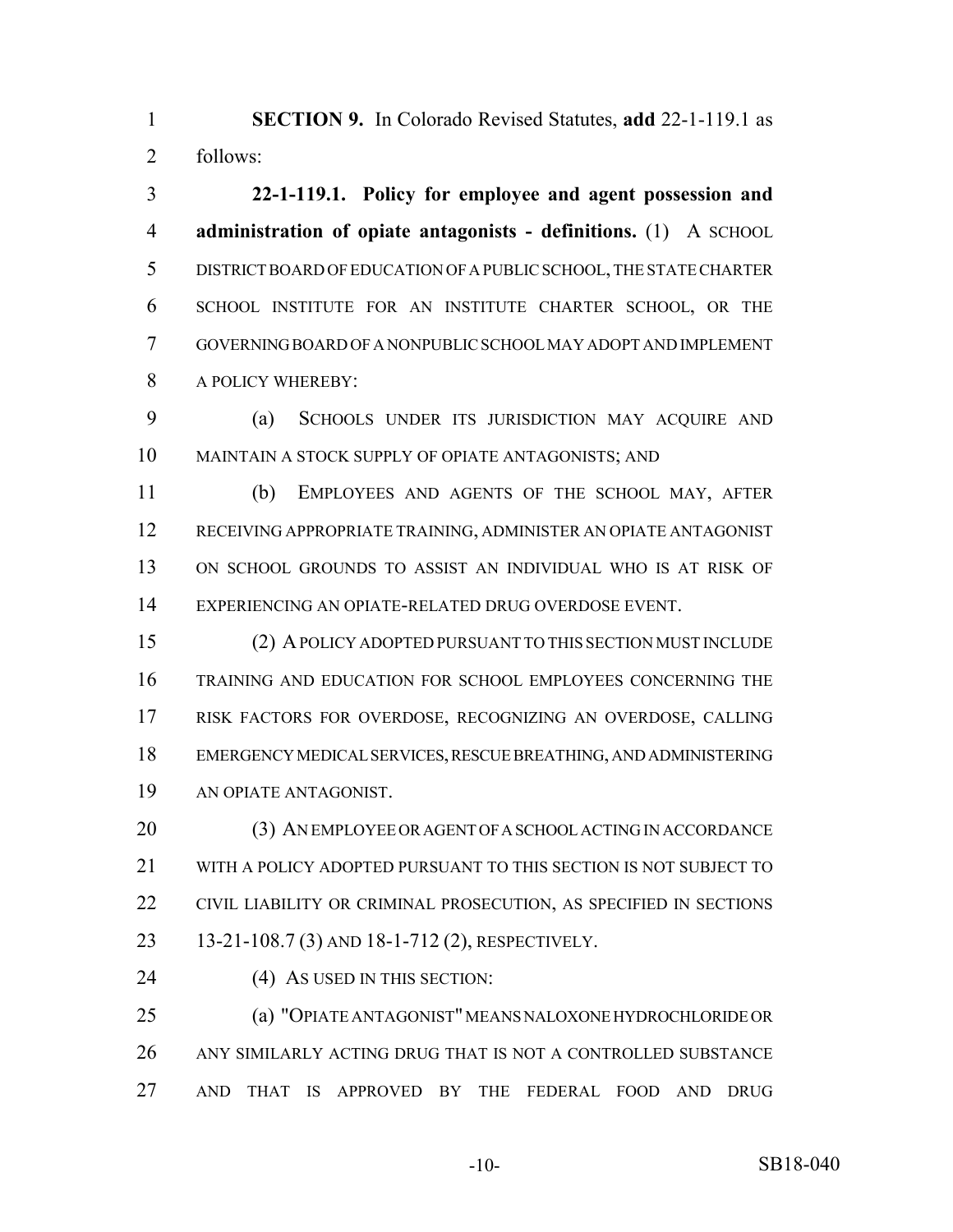ADMINISTRATION FOR THE TREATMENT OF A DRUG OVERDOSE.

 (b) "OPIATE-RELATED DRUG OVERDOSE EVENT" MEANS AN ACUTE CONDITION, INCLUDING A DECREASED LEVEL OF CONSCIOUSNESS OR RESPIRATORY DEPRESSION, THAT:

 (I) RESULTS FROM THE CONSUMPTION OR USE OF A CONTROLLED SUBSTANCE OR ANOTHER SUBSTANCE WITH WHICH A CONTROLLED SUBSTANCE WAS COMBINED;

 (II) A LAYPERSON WOULD REASONABLY BELIEVE TO BE CAUSED BY AN OPIATE-RELATED DRUG OVERDOSE EVENT; AND

(III) REQUIRES MEDICAL ASSISTANCE.

 **SECTION 10.** In Colorado Revised Statutes, 13-21-108.7, **amend** (3) as follows:

 **13-21-108.7. Persons rendering emergency assistance through the administration of an opiate antagonist - limited immunity - legislative declaration - definitions.** (3) **General immunity.** A person, other than a health care provider or a health care facility, who acts in good faith to furnish or administer an opiate antagonist to an individual the person believes to be suffering an opiate-related drug overdose event or to an individual who is in a position to assist the individual at risk of experiencing an opiate-related overdose event is not liable for any civil damages for acts or omissions made as a result of the act. This subsection 22 (3) also applies to a first responder,  $\sigma$  an employee or volunteer of a harm reduction organization, OR AN EMPLOYEE OR AGENT OF A SCHOOL acting 24 in accordance with section 12-42.5-120 (3)(d).  $C.R.S.$ 

 **SECTION 11.** In Colorado Revised Statutes, 18-1-712, **amend** (2) as follows:

**18-1-712. Immunity for a person who administers an opiate**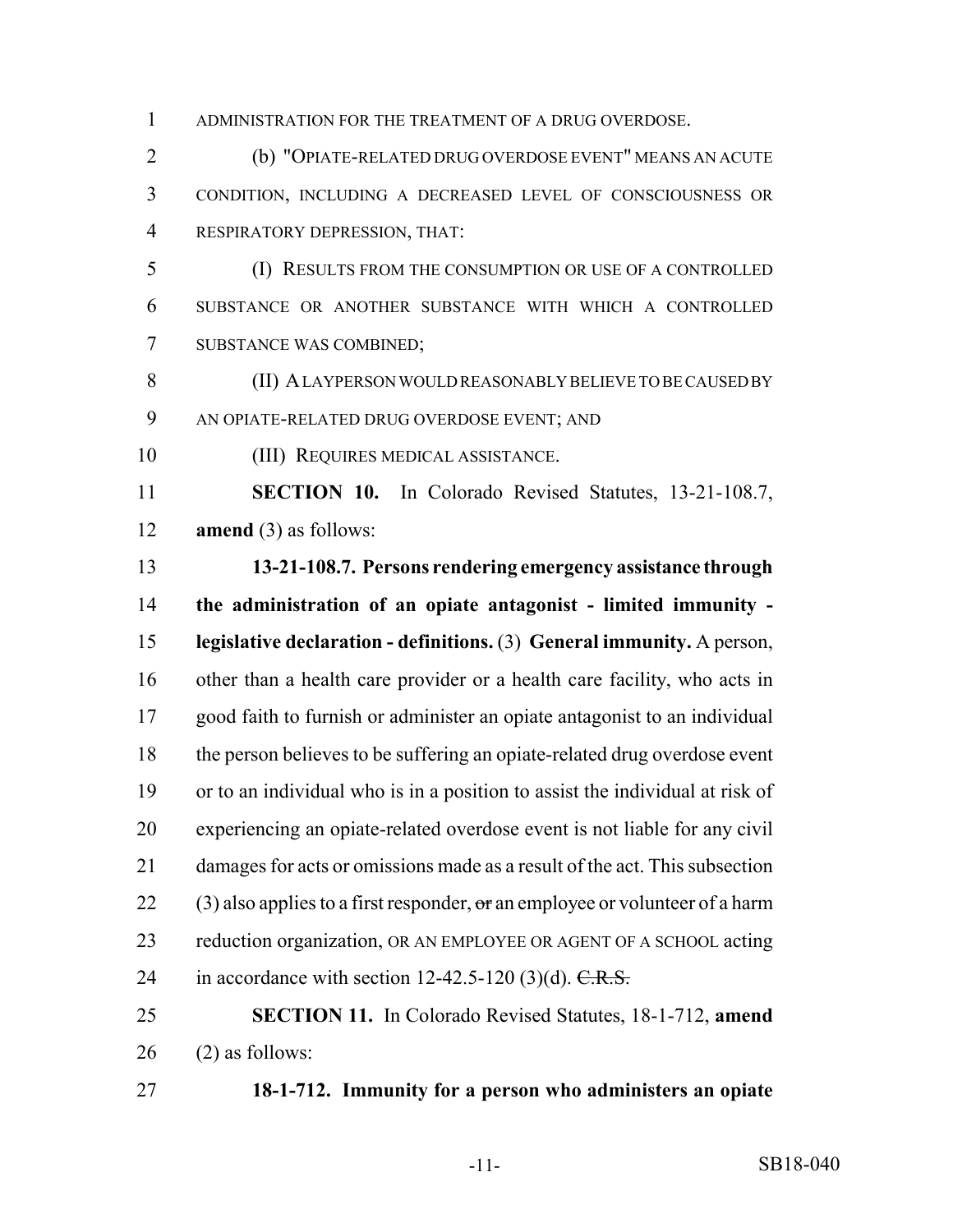**antagonist during an opiate-related drug overdose event - definitions.** (2) **General immunity.** A person, other than a health care provider or a health care facility, who acts in good faith to furnish or administer an opiate antagonist to an individual the person believes to be suffering an opiate-related drug overdose event or to an individual who is in a position to assist the individual at risk of experiencing an opiate-related overdose event is immune from criminal prosecution for the act. This subsection 8 (2) also applies to a first responder,  $\sigma$  an employee or volunteer of a harm reduction organization, OR AN EMPLOYEE OR AGENT OF A SCHOOL acting 10 in accordance with section  $12-42.5-120$  (3)(d).  $C.R.S.$ 

 **SECTION 12.** In Colorado Revised Statutes, **add** 16-11.3-103.7 as follows:

 **16-11.3-103.7. Study of penalties related to opioids and synthetic opioids - repeal.** (1) AS SOON AS PRACTICABLE, THE COMMISSION SHALL STUDY CRIMINAL PENALTIES RELATED TO OPIOIDS AND SYNTHETIC OPIOIDS, AS SPECIFIED IN SECTION 18-18-204 (2), TO DETERMINE:

 (a) THE EFFICACY OF CRIMINAL PENALTIES RELATED TO THE UNLAWFUL MANUFACTURING, DISTRIBUTION, DISPENSING, AND SALE OF CARFENTANYL, FENTANYL, AND OTHER SYNTHETIC OPIOIDS; AND

 (b) THE EXTENT TO WHICH CURRENT CRIMINAL PENALTIES FOR THE UNLAWFUL USE AND POSSESSION OF OPIOIDS AND SYNTHETIC OPIOIDS IMPACT THE ABILITY OF A PERSON WITH A SUBSTANCE USE DISORDER TO **SEEK TREATMENT.** 

25 (2) THE COMMISSION SHALL INCLUDE ITS FINDINGS AND ANY RECOMMENDATIONS BASED ON ITS FINDINGS IN THE ANNUAL REPORT SPECIFIED IN SECTION 16-11.3-103 (2)(c).